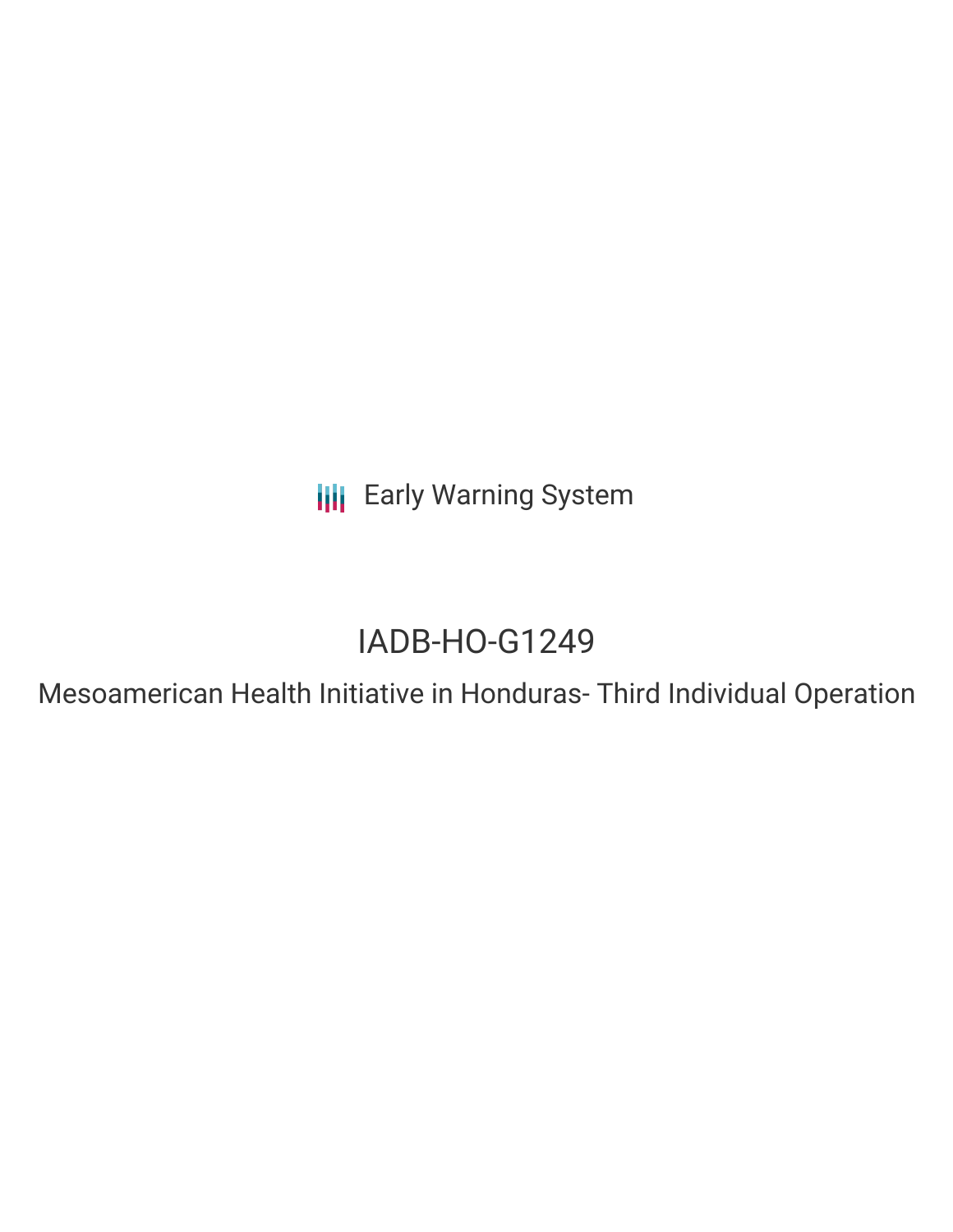

# **Quick Facts**

| <b>Countries</b>               | Honduras                               |
|--------------------------------|----------------------------------------|
| <b>Financial Institutions</b>  | Inter-American Development Bank (IADB) |
| <b>Status</b>                  | Approved                               |
| <b>Bank Risk Rating</b>        | C                                      |
| <b>Voting Date</b>             | 2018-07-16                             |
| <b>Sectors</b>                 | <b>Education and Health</b>            |
| <b>Investment Type(s)</b>      | Grant                                  |
| <b>Investment Amount (USD)</b> | $$1.85$ million                        |
| <b>Grant Amount (USD)</b>      | $$1.85$ million                        |
| <b>Project Cost (USD)</b>      | \$4.90 million                         |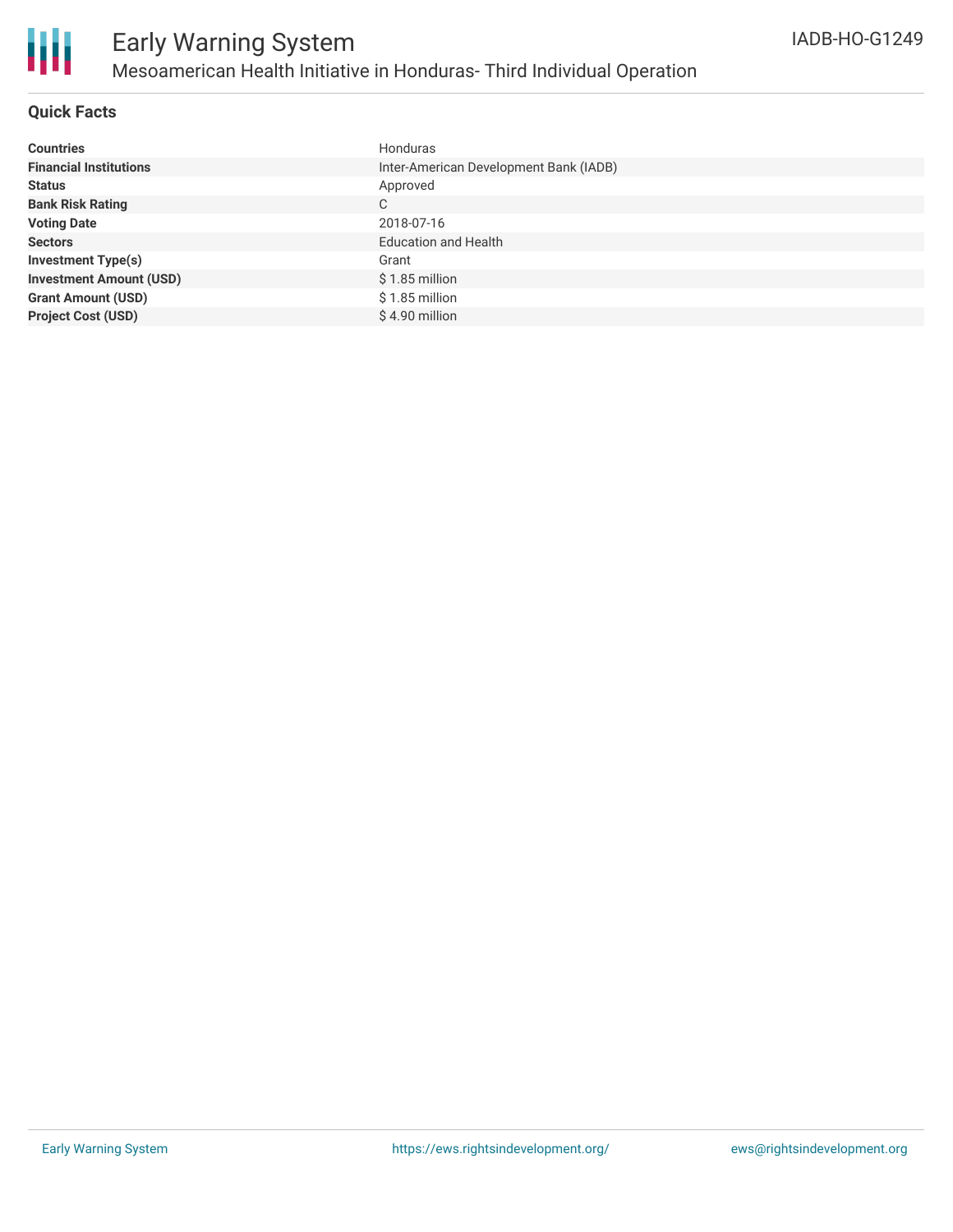

# **Project Description**

As of the time of writing, the Inter-American Development Bank has released little information on this project. On its website, it states that the main objective of the third individual operation is to contribute to improving the access, coverage and quality of maternal and child health services, nutrition and women of childbearing age in the selected population of the poorest municipalities in the country. It includes two sub-operations with unspecified roles and responsibilities.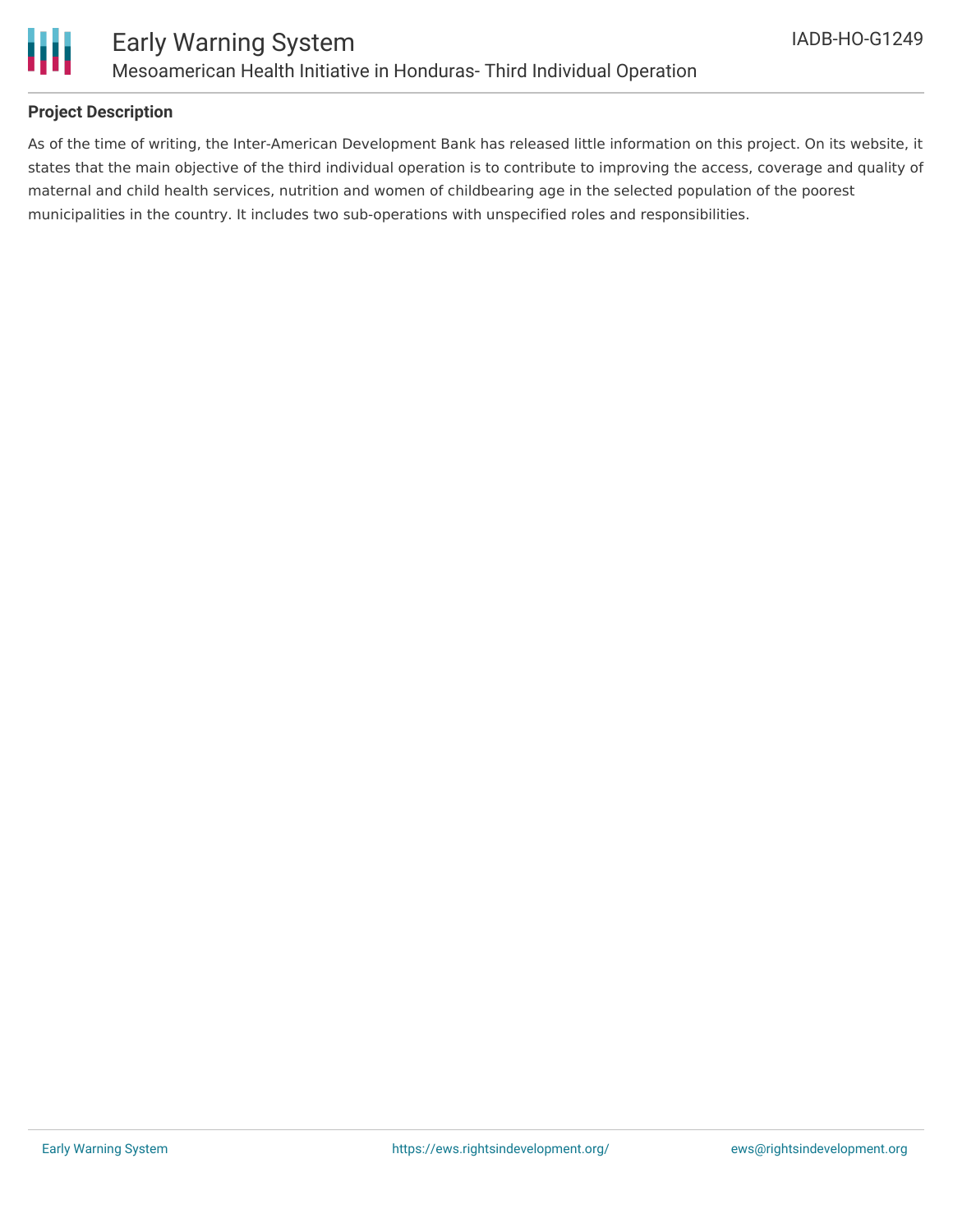

**Early Warning System Project Analysis**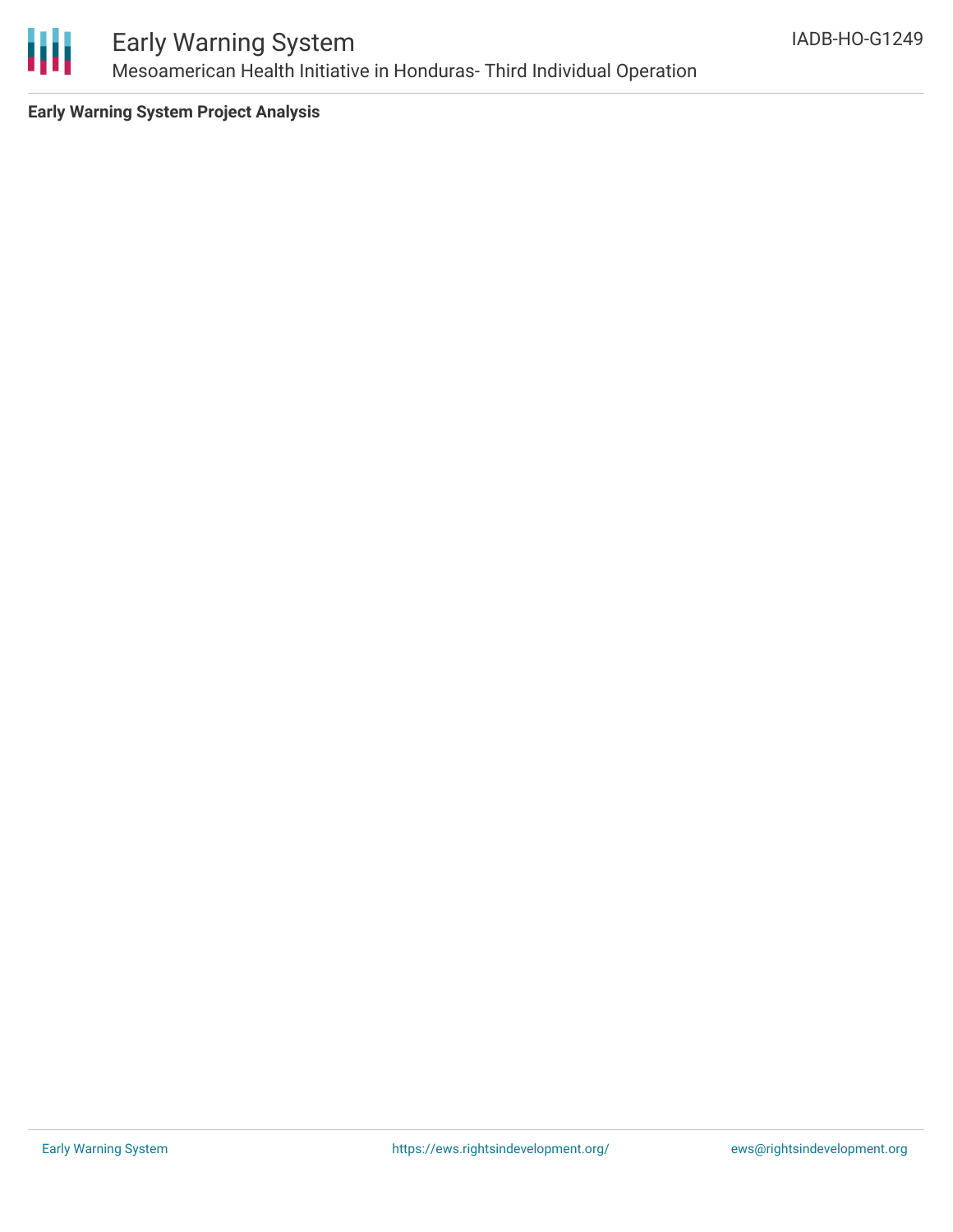

**People Affected By This Project**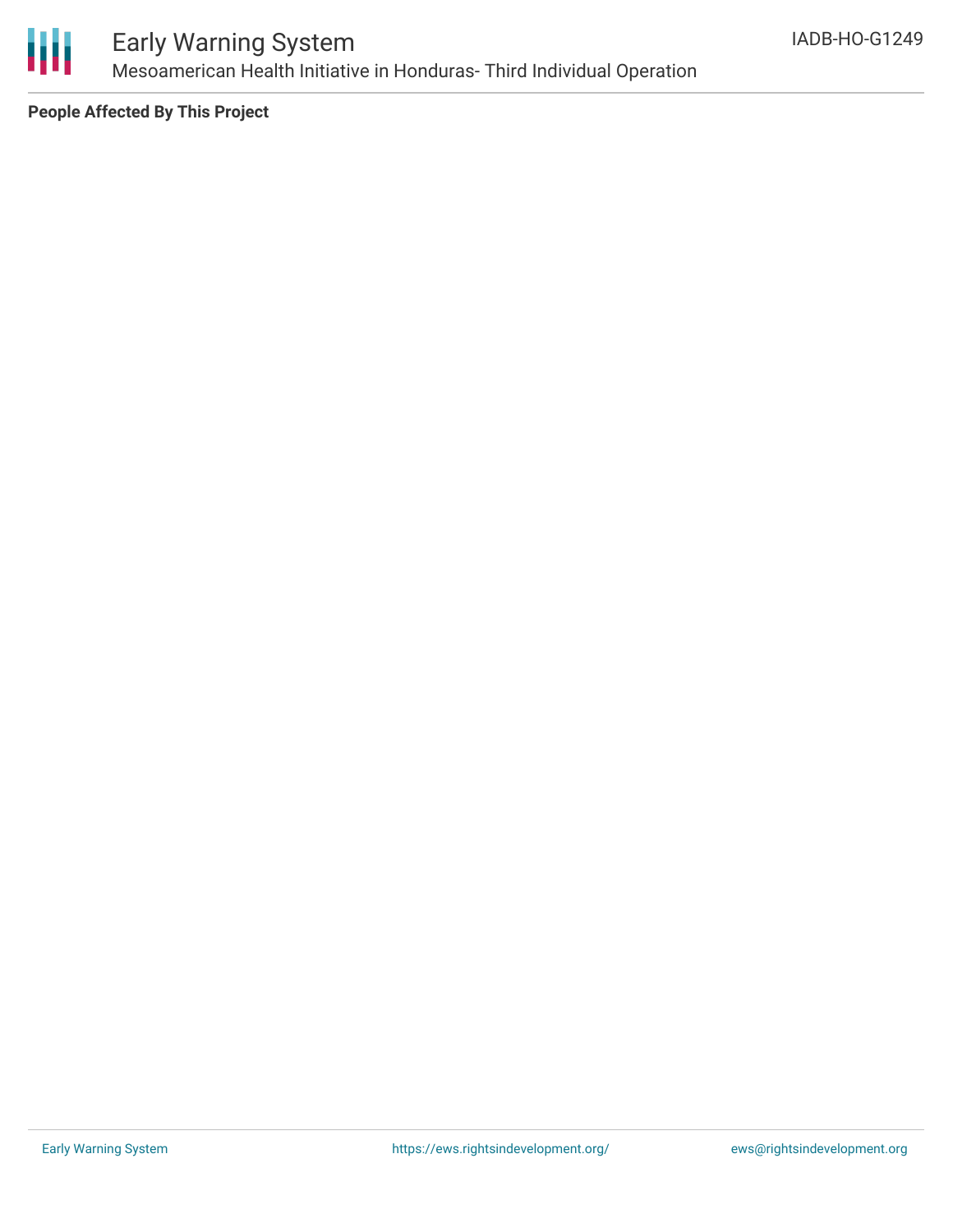

## **Investment Description**

• Inter-American Development Bank (IADB)

Funding from the Inter-American Development Bank will come from the Mesoamerican Health Facility. Country counterpart funding will be for US\$3.0 million.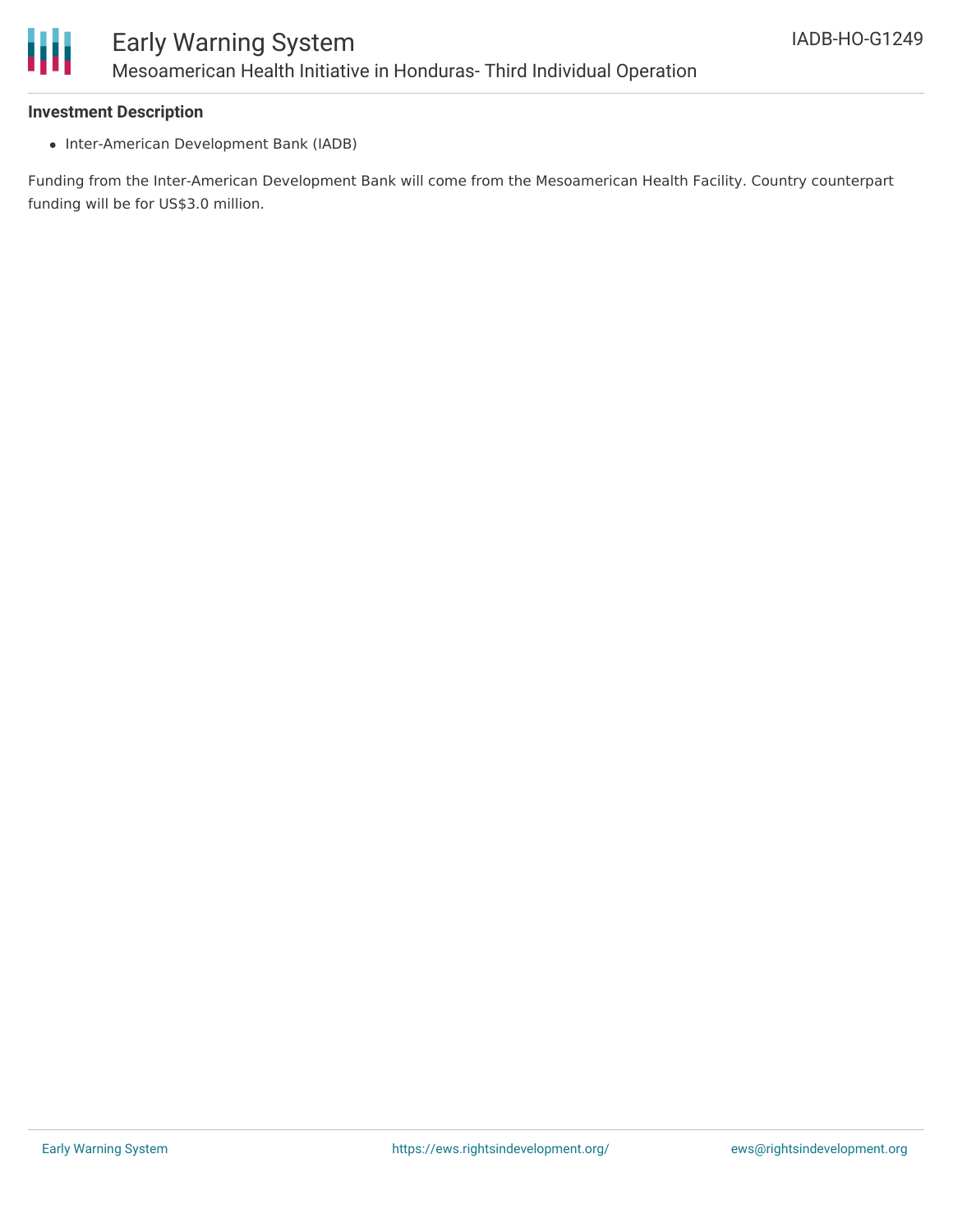

**Private Actors Description**